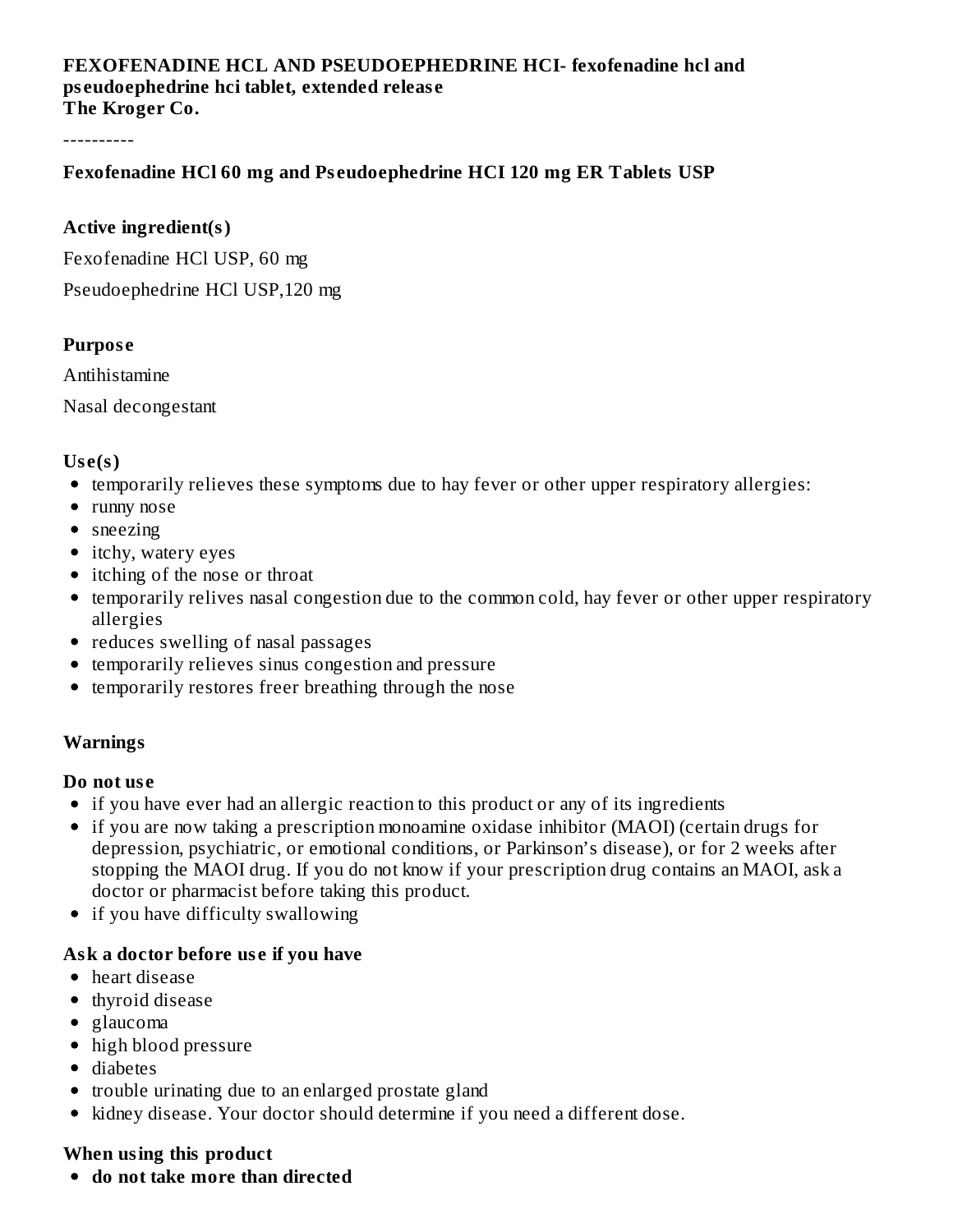- do not take at the same time as aluminum or magnesium antacids
- do not take with fruit juices (see Directions)
- the tablet coating may be seen in the stool (this is normal). Continue to take as directed (see Directions).

## **Stop us e and ask doctor if**

- an allergic reaction to this product occurs. Seek medical help right away.
- symptoms do not improve within 7 days or are accompanied by a fever
- you get nervous, dizzy, or sleepless

## **If pregnant or breast-feeding**

ask a health professional before use.

## **Keep out of reach of children**

In case of overdose, get medical help or contact a Poison Control Center right away.

## **Directions**

do not divide, crush, chew or dissolve the tablet; swallow tablet whole

| adults and children 12 years<br>of age and over | take 1 tablet with a glass of water every 12 hours on an empty stomach; do<br>not take more than 2 tablets in 24 hours |
|-------------------------------------------------|------------------------------------------------------------------------------------------------------------------------|
| children under 12 years of                      | do not use                                                                                                             |
| age                                             |                                                                                                                        |
| adults 65 years of age and                      | ask a doctor                                                                                                           |
| older                                           |                                                                                                                        |
| consumers with kidney                           | ask a doctor                                                                                                           |
| disease                                         |                                                                                                                        |

# **Other information**

- safety sealed: do not use if carton is opened or if individual blister units are torn or opened
- store between 20 $\degree$  to 25 $\degree$ C (68 $\degree$  to 77 $\degree$ F) store between 20 $\degree$  to 25 $\degree$ C (68 $\degree$  to 77 $\degree$ F)
- this product meets the requirements of USP dissolution test 3.

### **Inactive ingredients**

corn starch, croscarmellose sodium, colloidal silicon dioxide, ferric oxide, hypromellose, kollidon SR, magnesium stearate, mannitol, powder cellulose and triethyl citrate.

# **Questions?**

Call **1-888-375-3784**

# **Carton label**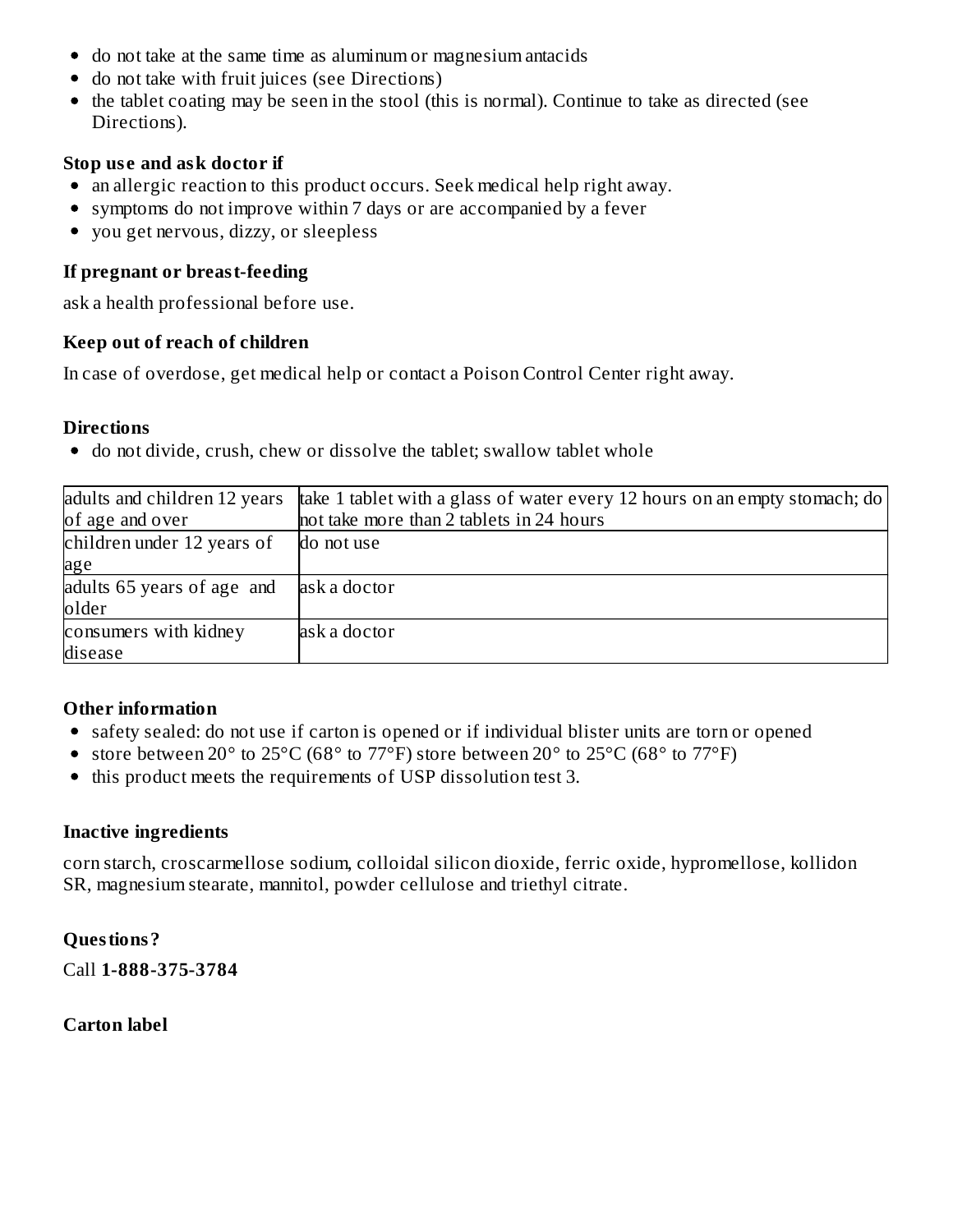

| <b>FEXOFENADINE HCL AND PSEUDOEPHEDRINE HCI</b><br>fexofenadine hcl and pseudoephedrine hci tablet, extended release |                |                    |               |  |  |  |  |  |  |
|----------------------------------------------------------------------------------------------------------------------|----------------|--------------------|---------------|--|--|--|--|--|--|
| <b>Product Information</b>                                                                                           |                |                    |               |  |  |  |  |  |  |
| Product Type                                                                                                         | HUMAN OTC DRUG | Item Code (Source) | NDC:30142-611 |  |  |  |  |  |  |